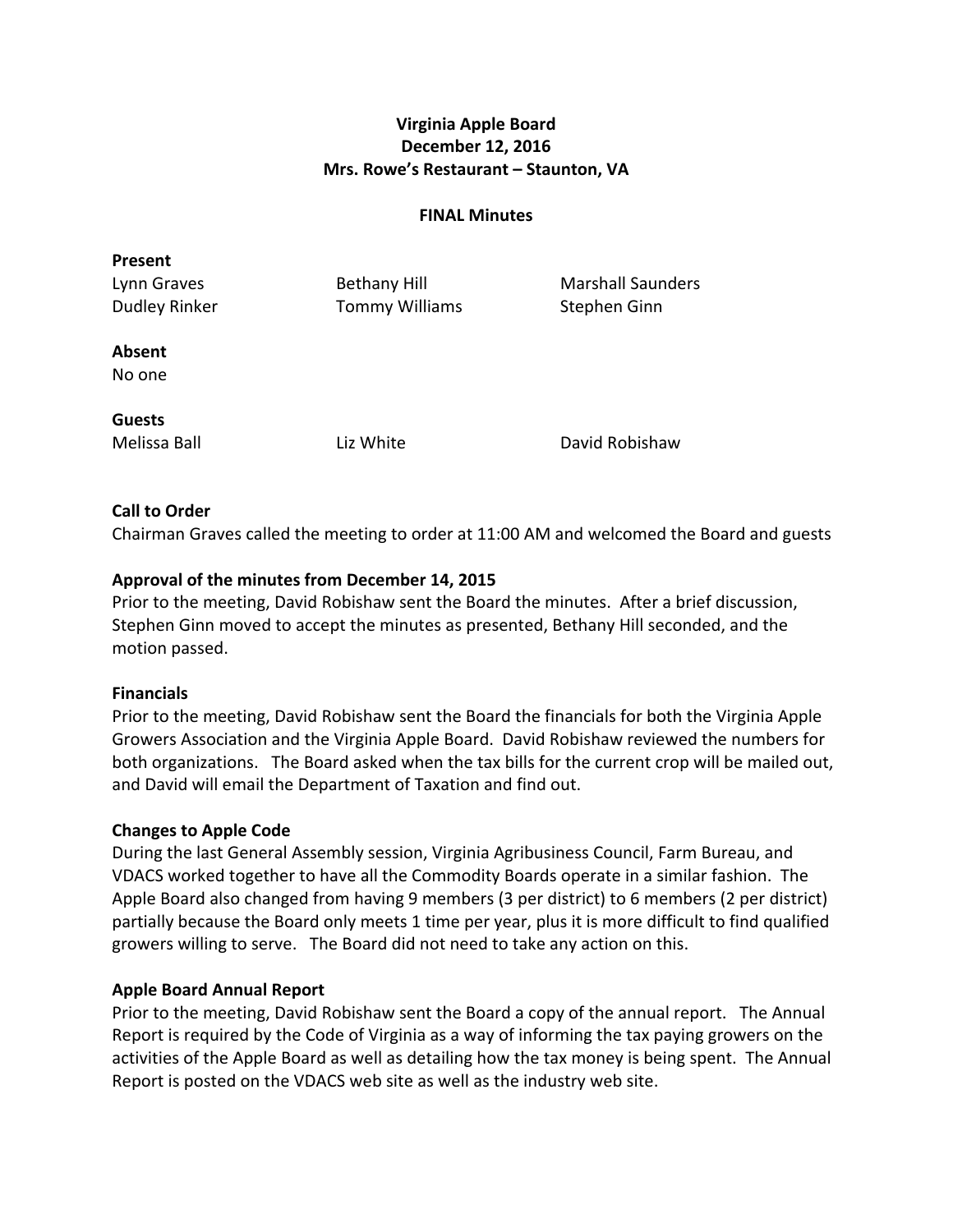### **U. S. Apple Export Council**

Prior to the meeting, David Robishaw sent the Board a copy of the dues for the upcoming year. David Robishaw is the new Chairman of the US Apple Export Council and he reviewed some the marketing activities conducted by the Council. After discussion, Dudley Rinker moved to remain a part of the US Apple Export Council and pay the dues of \$13,614 for the next season. Tommy Williams seconded the motion, and with no further discussion, the motion passed.

# Distribution of the Tax Revenue from the 2016 Crop

Every year, the Board has to decide how to allocate the tax collections. According to the Code, up to 40% may go to US Apple Association, 20% to the Virginia State Horticultural Society, 20% to the Virginia Agricultural Research Program (VARP), 10% to administration, and 10% to the reserve fund. This year, since the reserve fund is capped at \$125,000, that money will not be allocated but remain in cost code 646 for distribution the following year.

After discussion, Marshall Saunders moved to give US Apple Association 30%, Virginia State Horticultural Society and VARP 20% each, and 10% to administration. Dudley Rinker seconded, and with no further discussion, the motion passed.

# **Web Site and Social Media**

Prior to the meeting, David Robishaw sent the Board statistics from the web site as well as the proposal from Flair Communication for FY 18 for web site and social media work.

During the December 2015 meeting, the Board voted to spend up to \$4500 for the remainder of FY 15 and all of FY 16 for web site development. The actual project is going to cost \$4662, slightly over allowable amount. Bethany Hill moved to approve spending to cover the additional charges, not to exceed \$300. Tommy Williams seconded, and with no further discussion, the motion passed.

The Flair Communication proposal for FY 18 (July 1 2017 to June 30, 2018) includes the web site but also a 5 month active Facebook effort. The Facebook work will focus on July through November, the peak season for consumers to visit orchards and for fresh apples in retail stores. The actual breakdown is \$2500 for web site maintenance, hosting, and other related activities, \$1975 for 5 months Facebook, and \$500 if additional marketing activities are identified. This extra money can only be spent with the approval of the Chairman. With no further discussion, Bethany Hill moved to accept the proposal from Flair Communication for \$4975, Marshall Saunders seconded the motion, and the motion passed.

### **Old Business**

At the last meeting, the Board discussed the potential impact of new Federal legislation, commonly referred to as the Food Safety Modernization Act (FSMA). At the time of the meeting, the FSMA had not been fully implemented, but the industry was anticipating that it would become operational in the very near future. Virginia Tech has offered some introductory classes to deal with the new regulations, and this will be an ongoing effort.